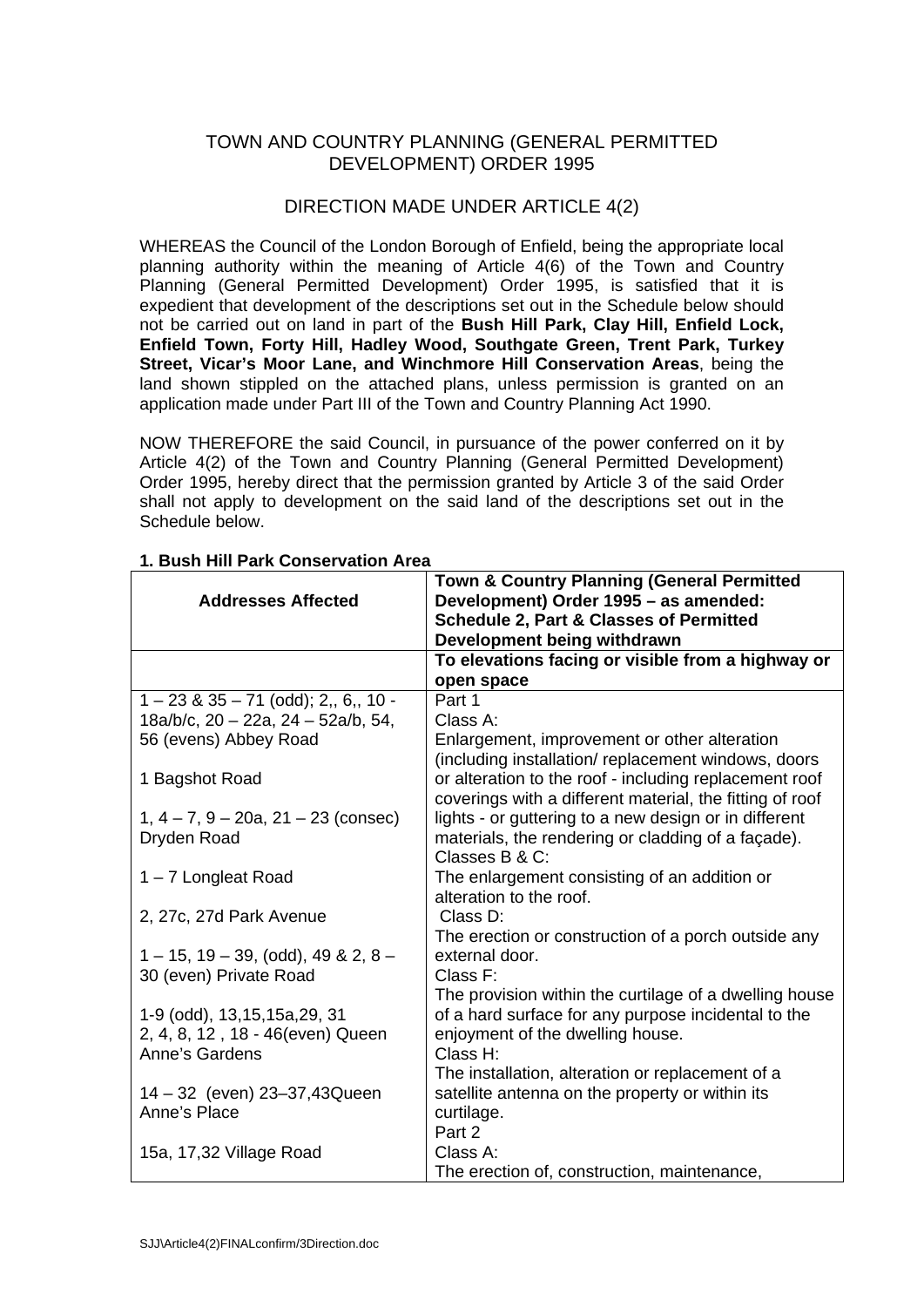| 13-27 (Odd), 23a, 25a, 27a,           | improvement or alteration of a gate, fence, wall or    |
|---------------------------------------|--------------------------------------------------------|
| 29,31,31a, 33-39 (Odd), 43-47(Odd)    | other means of enclosure.                              |
| 49a-d, 50a, 53,                       | Class C:                                               |
| 57-79 (odd) 87,91-99 (odd)            | The painting of the exterior that is presently exposed |
| 22-30 (Even), 34a-d, 36-48 (Even)     | brickwork or unpainted render.                         |
| 48a, 50, 54, 54a, 54b, 56, 56a-c, 58- | Part 31B                                               |
| 62 (Even) 80-90(Even) Wellington      | The demolition of the whole or any part of any gate,   |
| Road                                  | fence, wall or other means of enclosure.               |
|                                       | To all elevations/aspects                              |
| All above properties                  | Part 1                                                 |
|                                       | Class A/B/C                                            |
|                                       | The demolition or replacement of chimneys.             |

## **2. Clay Hill Conservation Area**

|                                    | Town & Country Planning (General Permitted               |
|------------------------------------|----------------------------------------------------------|
| <b>Addresses Affected</b>          | Development) Order 1995 - as amended:                    |
|                                    | <b>Schedule 2, Part &amp; Classes of Permitted</b>       |
|                                    | Development being withdrawn                              |
|                                    | To elevations facing or visible from a highway or        |
|                                    | open space                                               |
| Claysmore Lodge, Beggars Hollow    | Part 1                                                   |
|                                    | Class A:                                                 |
| Kingswood, Claysmore Cottage Clay  | Enlargement, improvement or other alteration             |
| Hill                               | (including installation/replacement windows, doors or    |
|                                    | alteration to the roof - including replacement roof      |
| Park Farm Cottage - 4,5 Flash Lane | coverings with a different material, the fitting of roof |
|                                    | lights - or guttering to a new design or in different    |
| 1-21 (consec.) St. John's Terrace  | materials, the rendering or cladding of a façade).       |
|                                    | Classes B & C:                                           |
| 17, 19 Strayfield Road             | The enlargement consisting of an addition or             |
|                                    | alteration to the roof. Part 2                           |
| 1,2,3,4 Oak Hill Cottages          | Class A:                                                 |
| The Old Coach House                | The erection of, construction, maintenance,              |
| Old Coach House Cottage            | improvement or alteration of a gate, fence, wall or      |
| <b>Theobalds Park Road</b>         | other means of enclosure.                                |
|                                    | Class C:                                                 |
|                                    | The painting of the exterior that is presently exposed   |
|                                    | brickwork or unpainted render.                           |
|                                    | Part 31B                                                 |
|                                    | The demolition of the whole or any part of any gate,     |
|                                    | fence, wall or other means of enclosure.                 |
|                                    | To all elevations/aspects<br>Part 1                      |
| All above properties               | Class A/B/C                                              |
|                                    |                                                          |
|                                    | The demolition or replacement of chimneys.               |
| All above properties plus          | To elevations facing or visible from a highway or        |
|                                    | open space                                               |
| Woodfield, The Haven, Mavaan,      | Part 2                                                   |
| 220, 222, 224 Clay Hill            | Class A:                                                 |
|                                    | The erection of, construction, maintenance,              |
| Fortis Dignus, 1                   | improvement or alteration of a gate, fence, wall or      |
| Long Acre                          | other means of enclosure.                                |
| <b>Flash Lane</b>                  | Part 31B                                                 |
|                                    |                                                          |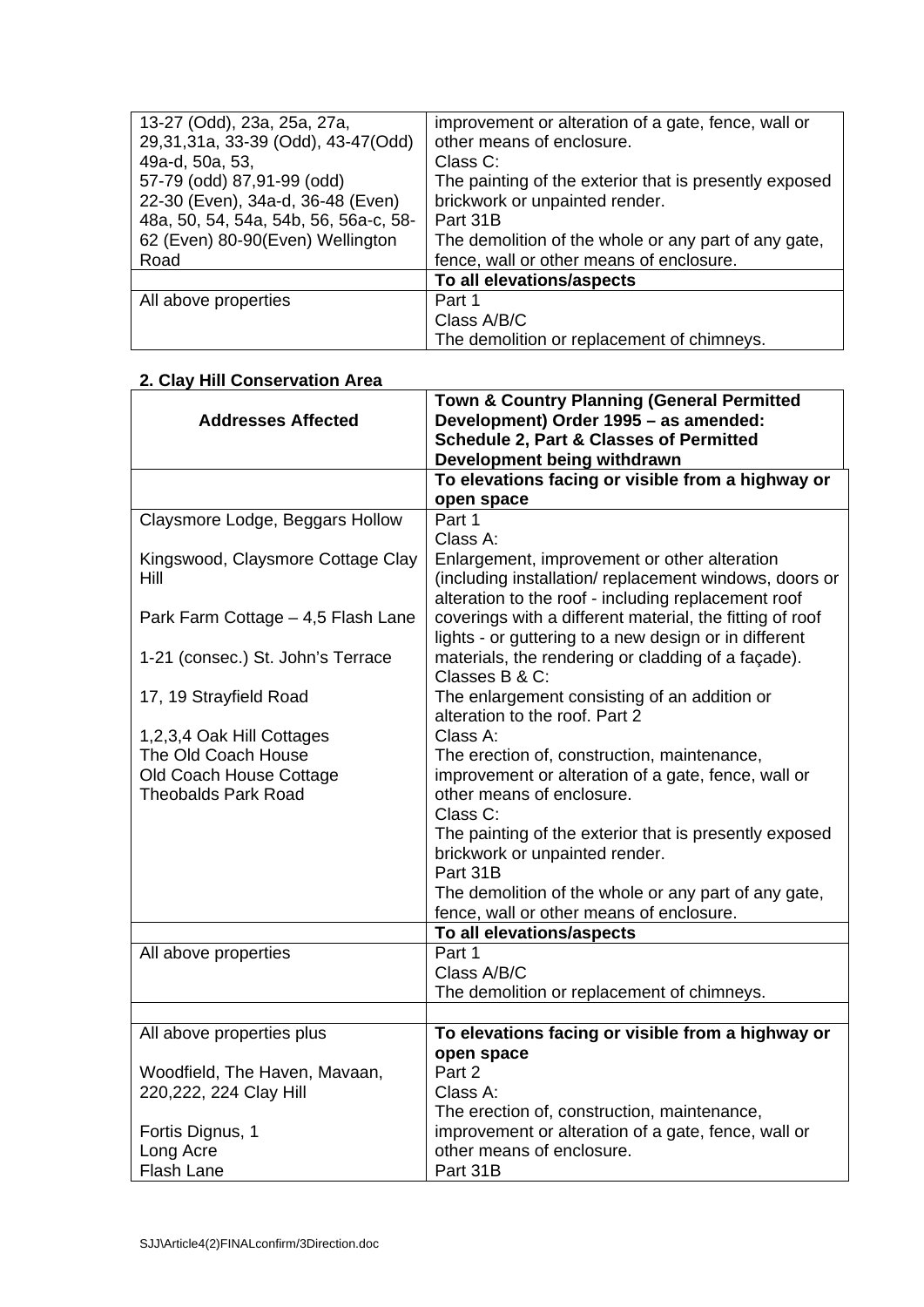| 2, 21, Strayfield Road         | The demolition of the whole or any part of any gate, |
|--------------------------------|------------------------------------------------------|
| White House Stables, Theobalds | fence, wall or other means of enclosure.             |
| Park Road                      |                                                      |

## **3. Enfield Lock Conservation Area**

|                           | <b>Town &amp; Country Planning (General Permitted</b>                            |
|---------------------------|----------------------------------------------------------------------------------|
| <b>Addresses Affected</b> | Development) Order 1995 - as amended:<br>Schedule 2, Part & Classes of Permitted |
|                           | Development being withdrawn                                                      |
|                           | To elevations facing or visible from a highway or                                |
|                           | open space                                                                       |
| Lock House, Lock Cottage, | Part 1                                                                           |
| 29-35a Government Row.    | Class A:                                                                         |
|                           | Enlargement, improvement or other alteration                                     |
|                           | (including installation/replacement windows, doors or                            |
|                           | alteration to the roof - including replacement roof                              |
|                           | coverings with a different material, the fitting of roof                         |
|                           | lights - or guttering to a new design or in different                            |
|                           | materials, the rendering or cladding of a façade).                               |
|                           | Classes B & C:                                                                   |
|                           | The enlargement consisting of an addition or<br>alteration to the roof.          |
|                           | Class D:                                                                         |
|                           | The erection or construction of a porch outside any                              |
|                           | external door.                                                                   |
|                           | Class H:                                                                         |
|                           | The installation, alteration or replacement of a                                 |
|                           | satellite antenna on the property or within its                                  |
|                           | curtilage.                                                                       |
|                           | Part 2 - Class C:                                                                |
|                           | The painting of the exterior that is presently exposed                           |
|                           | brickwork or unpainted render.<br>To all elevations/aspects                      |
| All above properties      | Part 1                                                                           |
|                           | Class A/B/C                                                                      |
|                           | The demolition or replacement of chimneys.                                       |

| <b>Addresses Affected</b>     | <b>Town &amp; Country Planning (General Permitted</b><br>Development) Order 1995 - as amended:<br><b>Schedule 2, Part &amp; Classes of Permitted</b><br>Development being withdrawn |
|-------------------------------|-------------------------------------------------------------------------------------------------------------------------------------------------------------------------------------|
|                               | To elevations facing or visible from a highway or                                                                                                                                   |
|                               | open space                                                                                                                                                                          |
| 81A - 99 (odd) Cecil Road     | Part 1                                                                                                                                                                              |
|                               | Class A:                                                                                                                                                                            |
| 3-15 (odd) Chase Green Avenue | Enlargement, improvement or other alteration<br>(including installation/replacement windows, doors or                                                                               |
| 8-14 (consec) Gothic Cottages | alteration to the roof - including replacement roof                                                                                                                                 |
| <b>Chase Green Avenue</b>     | coverings with a different material, the fitting of roof                                                                                                                            |
| 8 - 20 Chase Side (even)      | lights - or guttering to a new design or in different<br>materials, the rendering or cladding of a façade).<br>Classes B & C:                                                       |

## **4. Enfield Town Conservation Area**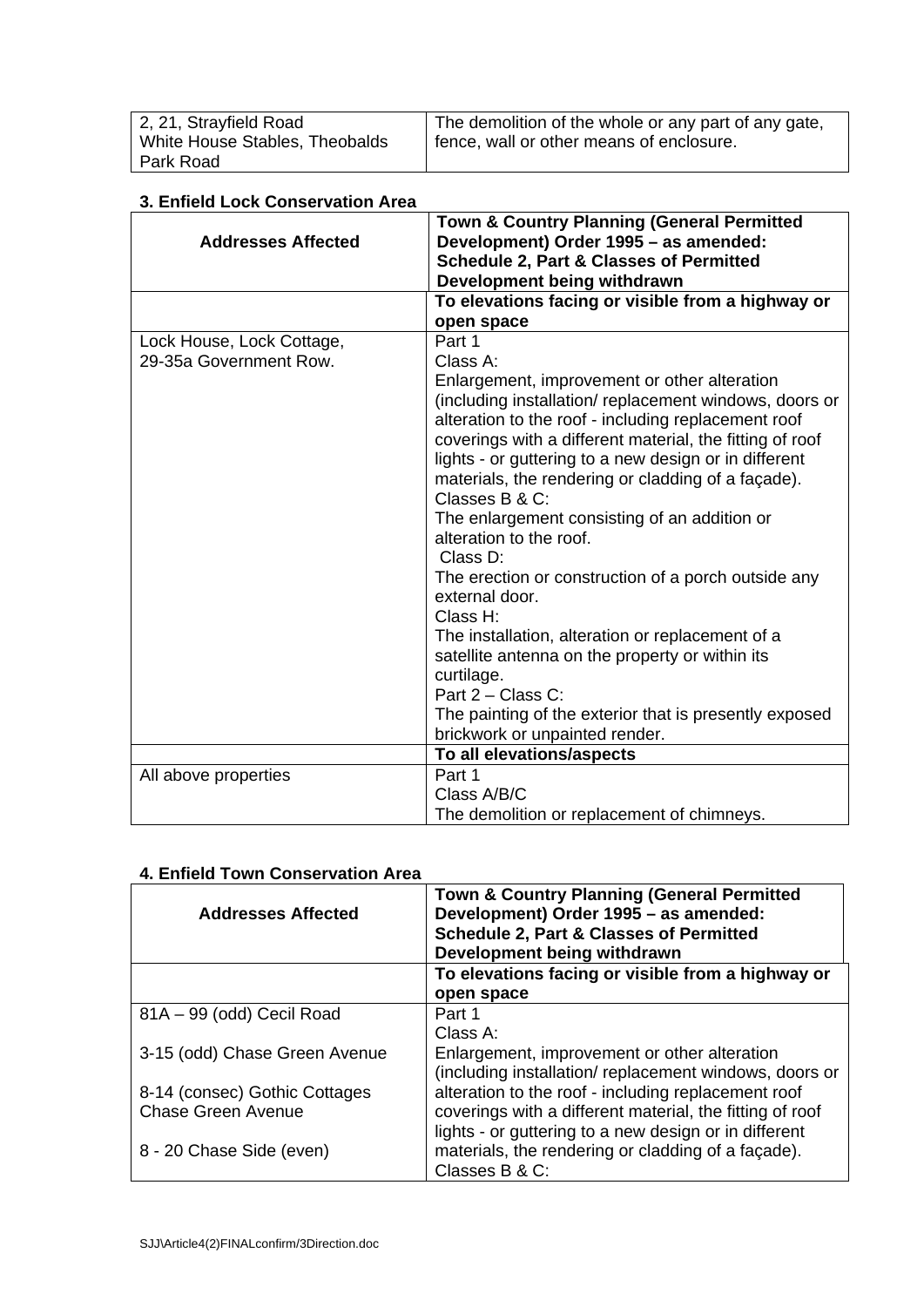| 1-6 Conical Corner                              |                                                        |
|-------------------------------------------------|--------------------------------------------------------|
|                                                 | The enlargement consisting of an addition or           |
|                                                 | alteration to the roof.                                |
| 4, 10, 12, 16 - 22a, 26, 28, 32 38              | Class D:                                               |
| (even), 13, 15, 21, 23 - 41(odd)                | The erection or construction of a porch outside any    |
| <b>Essex Road</b>                               | external door.                                         |
|                                                 | Class F:                                               |
| $1 - 53$ (odd), $2 - 8$ , $16 - 42$ , $46 - 56$ | The provision within the curtilage of a dwelling house |
| (even), Raleigh Road                            | of a hard surface for any purpose incidental to the    |
|                                                 | enjoyment of the dwelling house.                       |
| 17, 19, 27, $-39$ , 43 $-53$ (odd)              | Class H:                                               |
| <b>Sydney Road</b>                              | The installation, alteration or replacement of a       |
|                                                 | satellite antenna on the property or within its        |
|                                                 | curtilage.                                             |
|                                                 | Part 2                                                 |
|                                                 | Class A:                                               |
|                                                 | The erection of, construction, maintenance,            |
|                                                 | improvement or alteration of a gate, fence, wall or    |
|                                                 | other means of enclosure.                              |
|                                                 | Class C:                                               |
|                                                 | The painting of the exterior that is presently exposed |
|                                                 |                                                        |
|                                                 | brickwork or unpainted render.                         |
|                                                 | Part 31B                                               |
|                                                 | The demolition of the whole or any part of any gate,   |
|                                                 | fence, wall or other means of enclosure.               |
|                                                 | To all elevations/aspects                              |
| All above properties                            | Part 1                                                 |
|                                                 | Class A/B/C                                            |
|                                                 | The demolition or replacement of chimneys.             |

|                            | <b>Town &amp; Country Planning (General Permitted</b>               |
|----------------------------|---------------------------------------------------------------------|
| <b>Addresses Affected</b>  | Development) Order 1995 - as amended: Schedule 2, Part              |
|                            | & Classes of Permitted Development being withdrawn                  |
| <b>Forty Hill</b>          | To elevations facing or visible from a highway or open              |
|                            | space                                                               |
| $1 - 4 & 6 - 14$ (consec), | Part 1                                                              |
| Augustus Lodge, 1 - 7      | Class A:                                                            |
| Maidens Bridge Cottages,   | Enlargement, improvement or other alteration (including             |
| <b>Bulls Cross</b>         | installation/replacement windows, doors or alteration to the        |
|                            | roof - including replacement roof coverings with a different        |
| 230, Caretaker's House     | material, the fitting of roof lights - or guttering to a new design |
| <b>Capel Manor Primary</b> | or in different materials, the rendering or cladding of a façade).  |
| School, Capel Cottage,     | Classes B & C:                                                      |
| Capel Lodge                | The enlargement consisting of an addition or alteration to the      |
| <b>Bullsmoor Lane</b>      | roof.                                                               |
|                            | Class D:                                                            |
| Gough Park Cottage, Little | The erection or construction of a porch outside any external        |
| Longfield, Clay Hill       | door.                                                               |
|                            | Class F:                                                            |
| Waltham Cottage, The       | The provision within the curtilage of a dwelling house of a hard    |
| Coach House, Sparrow       | surface for any purpose incidental to the enjoyment of the          |
| Hall, Gable Cottage,       | dwelling house.                                                     |
| Atherton House 100,        | Class H:                                                            |
| Elsynge House 43,          | The installation, alteration or replacement of a satellite antenna  |

# **5. Forty Hill Conservation Area**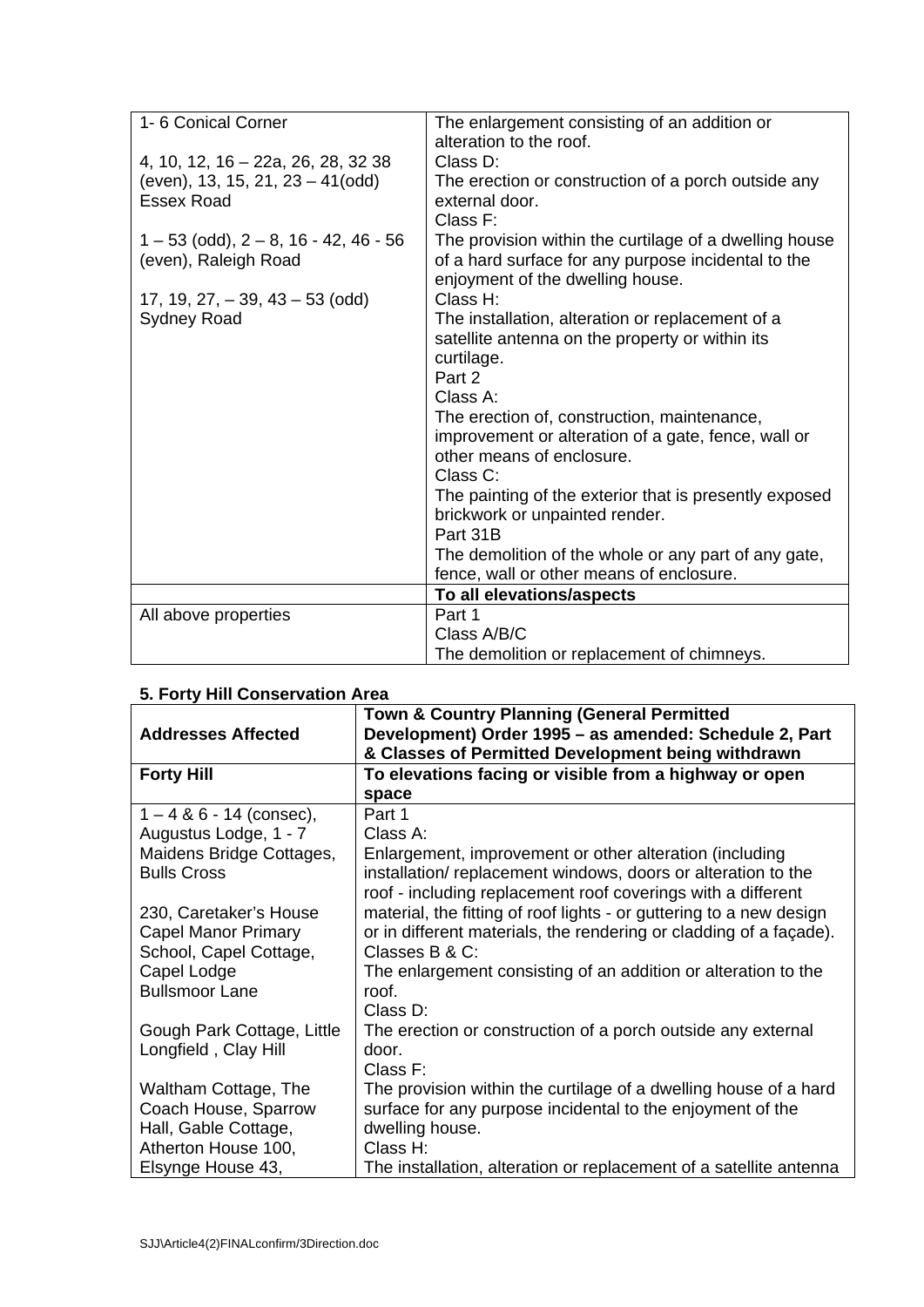| Elsynge Cottage 43, The                                                 | on the property or within its curtilage.                                                                                                 |
|-------------------------------------------------------------------------|------------------------------------------------------------------------------------------------------------------------------------------|
| Dower House 100,                                                        | Part 2                                                                                                                                   |
| Wolstenhome House,                                                      | Class A:                                                                                                                                 |
| Longbourne, Longbourne<br>B, Edelsten House,<br>Garnault, The Vicarage, | The erection of, construction, maintenance, improvement or<br>alteration of a gate, fence, wall or other means of enclosure.<br>Class C: |
| The Lodge Forty Hall, $11 -$<br>21 (odd), 29 - 37 (odd), 70             | The painting of the exterior that is presently exposed brickwork<br>or unpainted render.                                                 |
| - 78 (even), 88 - 98                                                    | Part 31B                                                                                                                                 |
| (even), Forty Hill                                                      | The demolition of the whole or any part of any gate, fence, wall<br>or other means of enclosure.                                         |
| 1, 2 Goat Cottages, 1, 2, 4                                             |                                                                                                                                          |
|                                                                         |                                                                                                                                          |
| Plum Tree Cottages, Goat                                                |                                                                                                                                          |
| Lane                                                                    |                                                                                                                                          |
| 8, Old Forge Road                                                       |                                                                                                                                          |
|                                                                         |                                                                                                                                          |
| 29, 33 Russell Road                                                     |                                                                                                                                          |
|                                                                         |                                                                                                                                          |
| 163 - 169 (odd), Turkey                                                 |                                                                                                                                          |
| <b>Street</b>                                                           |                                                                                                                                          |
|                                                                         |                                                                                                                                          |
| Capel Manor House,                                                      |                                                                                                                                          |
| <b>Whitewebbs Lane</b>                                                  |                                                                                                                                          |
|                                                                         | To all elevations/aspects                                                                                                                |
| All above properties                                                    | Part 1                                                                                                                                   |
|                                                                         | Class A/B/C                                                                                                                              |
|                                                                         | The demolition or replacement of chimneys.                                                                                               |

| <b>Addresses Affected</b>         | <b>Town &amp; Country Planning (General Permitted</b><br>Development) Order 1995 - as amended: Schedule<br>2, Part & Classes of Permitted Development being<br>withdrawn |
|-----------------------------------|--------------------------------------------------------------------------------------------------------------------------------------------------------------------------|
|                                   | To elevations facing or visible from a highway or                                                                                                                        |
|                                   | open space                                                                                                                                                               |
| 67 Camlet Way                     | Part 1                                                                                                                                                                   |
|                                   | Class A:                                                                                                                                                                 |
| $6 - 34$ (even), 9, 11, 13, (odd) | Enlargement, improvement or other alteration                                                                                                                             |
| <b>Crescent East</b>              | (including installation/replacement windows, doors or<br>alteration to the roof - including replacement roof                                                             |
| $34 - 48$ (even), $33 - 79$ (odd) | coverings with a different material, the fitting of roof                                                                                                                 |
| <b>Crescent West</b>              | lights - or guttering to a new design or in different<br>materials, the rendering or cladding of a facade).                                                              |
| 1 – 31 (odd), Lancaster Avenue    | Classes B & C:                                                                                                                                                           |
|                                   | The enlargement consisting of an addition or                                                                                                                             |
|                                   | alteration to the roof.                                                                                                                                                  |
|                                   | Class D:                                                                                                                                                                 |
|                                   | The erection or construction of a porch outside any<br>external door.                                                                                                    |
|                                   | Class F:                                                                                                                                                                 |
|                                   | The provision within the curtilage of a dwelling house<br>of a hard surface for any purpose incidental to the<br>enjoyment of the dwelling house.                        |

# **6. Hadley Wood Conservation Area**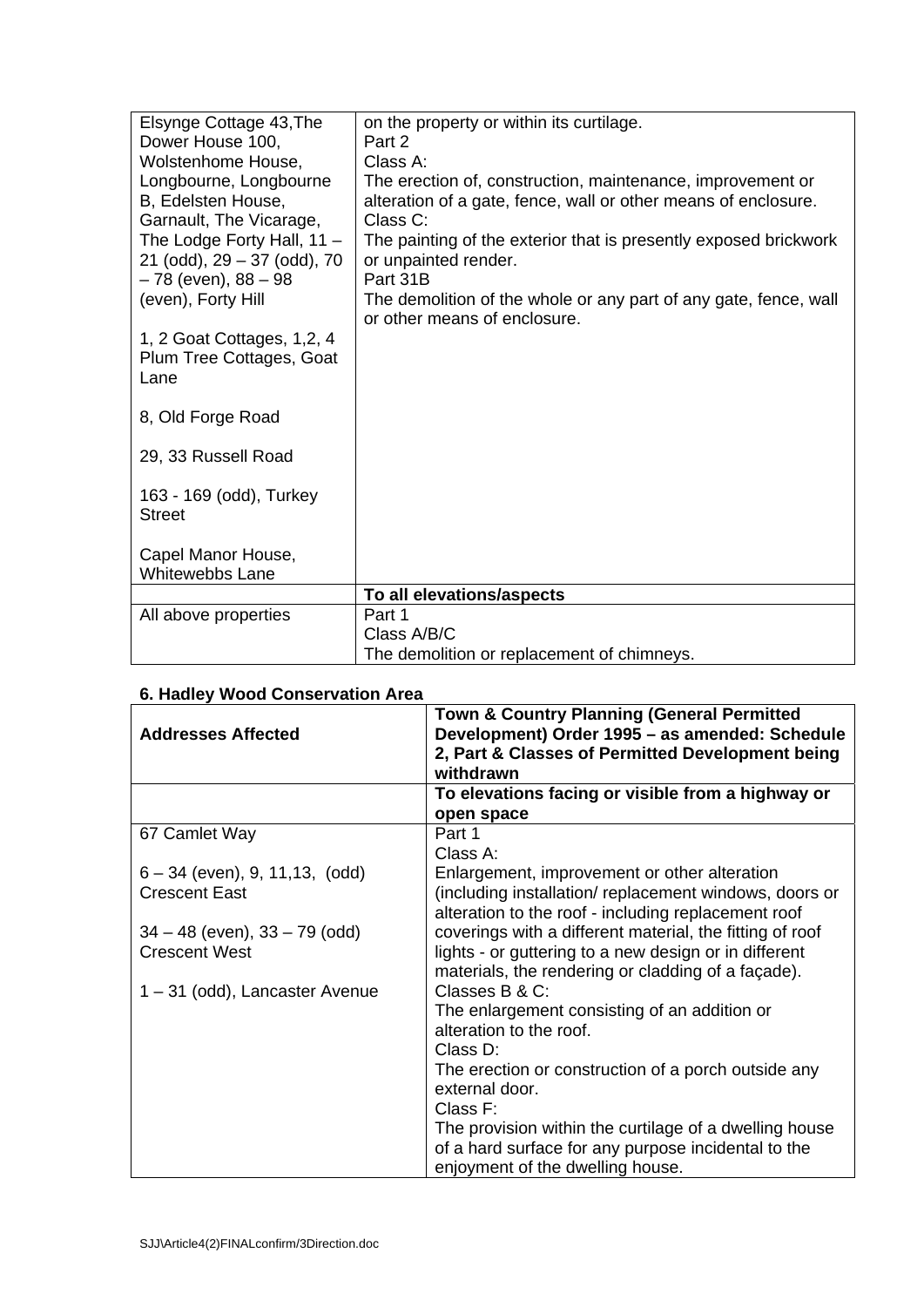|                      | Class H:                                                   |
|----------------------|------------------------------------------------------------|
|                      | The installation, alteration or replacement of a satellite |
|                      | antenna on the property or within its curtilage.           |
|                      | Part 2                                                     |
|                      | Class A:                                                   |
|                      | The erection of, construction, maintenance,                |
|                      | improvement or alteration of a gate, fence, wall or        |
|                      | other means of enclosure.                                  |
|                      | Class C:                                                   |
|                      | The painting of the exterior that is presently exposed     |
|                      | brickwork or unpainted render.                             |
|                      | Part 31B                                                   |
|                      | The demolition of the whole or any part of any gate,       |
|                      | fence, wall or other means of enclosure.                   |
|                      | To all elevations/aspects                                  |
| All above properties | Part 1                                                     |
|                      | Class A/B/C                                                |
|                      | The demolition or replacement of chimneys.                 |
|                      |                                                            |

| ooaangalo oroon oonoor raaon Aroa | Town & Country Planning (General Permitted                           |
|-----------------------------------|----------------------------------------------------------------------|
| <b>Addresses Affected</b>         | Development) Order 1995 - as amended: Schedule 2, Part               |
|                                   | & Classes of Permitted Development being withdrawn                   |
|                                   |                                                                      |
|                                   | To elevations facing or visible from a highway or open               |
|                                   | space                                                                |
| 5-11 (odd) Arnos Grove            | Part 1                                                               |
|                                   | Class A:                                                             |
| $1 - 4$ (consec) Fieldview        | Enlargement, improvement or other alteration (including              |
| Cottages, Balaams Lane            | installation/replacement windows, doors. or alteration to the        |
|                                   | roof or alteration to the roof - including replacement roof          |
| 1-11 (odd), 2-18a (evens)         | coverings with a different material, the fitting of roof lights - or |
| <b>Cannon Hill</b>                | guttering to a new design or in different materials, the             |
|                                   | rendering or cladding of a façade).                                  |
| 19 Greenacre Walk                 | Classes B & C:                                                       |
|                                   | The enlargement consisting of an addition or alteration to the       |
| 5,7,15-25 (odd), 29-35 (odd),     | roof.                                                                |
| 46-50 (Even), High Street         | Class D:                                                             |
|                                   | The erection or construction of a porch outside any external         |
| 35 Minchenden Crescent            | door.                                                                |
|                                   | Class F:                                                             |
| 1, 1a, 3 Selborne Road            | The provision within the curtilage of a dwelling house of a          |
|                                   | hard surface for any purpose incidental to the enjoyment of          |
| 1-4 (Consec,) Arnoside            | the dwelling house.                                                  |
| Cottage (5), Arnoside House       | Class H:                                                             |
| $(5), 6, 7, 11, 12, 12a, 14-21$   | The installation, alteration or replacement of a satellite           |
| (Consec) 28,                      | antenna on the property or within its curtilage.                     |
| Ash Lodge (40), Ingleside         | Part 2                                                               |
|                                   | Class A:                                                             |
| (41), The Green                   |                                                                      |
|                                   | The erection of, construction, maintenance, improvement or           |
|                                   | alteration of a gate, fence, wall or other means of enclosure.       |
|                                   | Class C:                                                             |
|                                   | The painting of the exterior that is presently exposed               |
|                                   | brickwork or unpainted render.                                       |

#### **7. Southgate Green Conservation Area**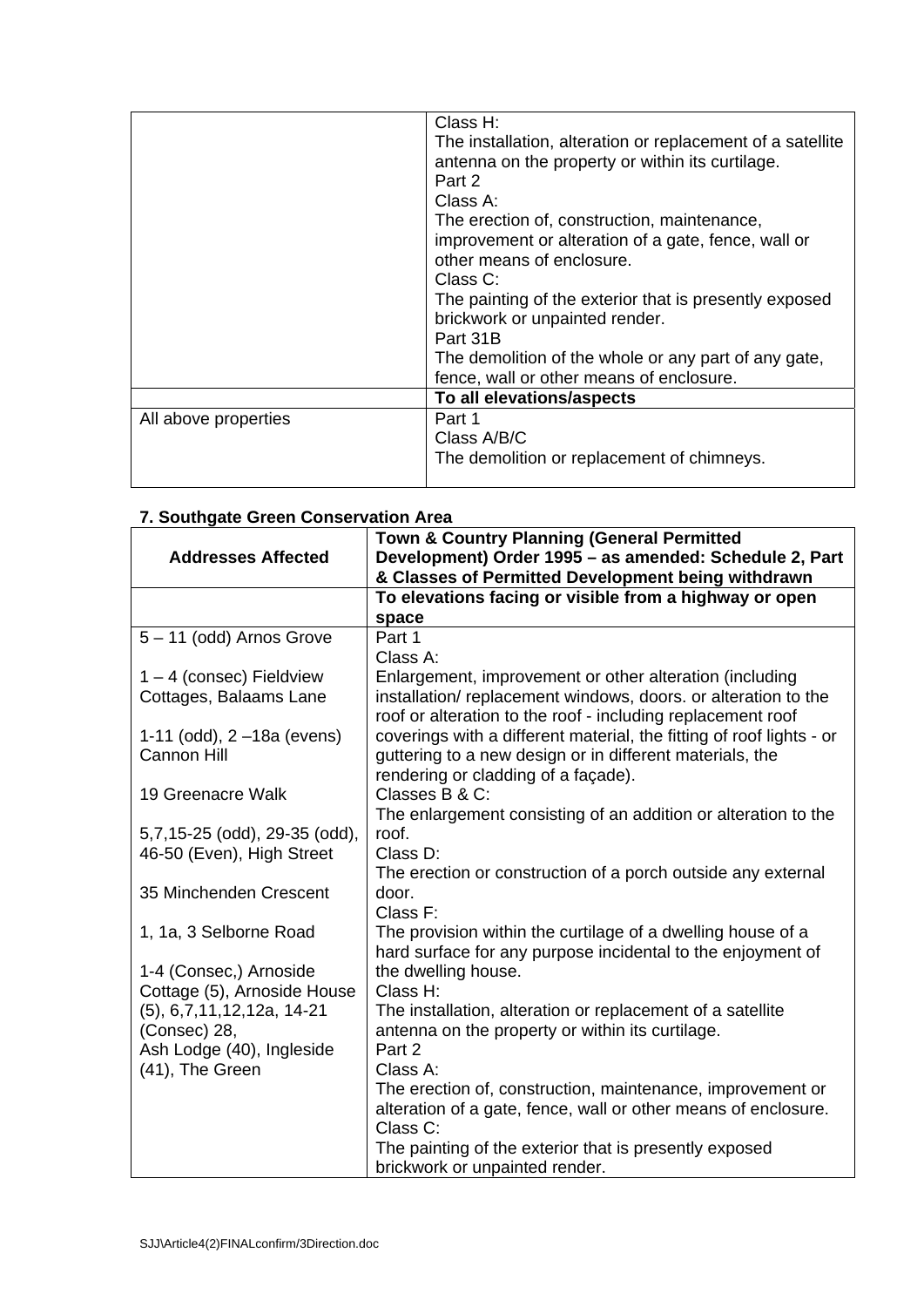|                      | Part 31B                                                    |
|----------------------|-------------------------------------------------------------|
|                      | The demolition of the whole or any part of any gate, fence, |
|                      | wall or other means of enclosure.                           |
|                      | To all elevations/aspects                                   |
| All above properties | Part 1                                                      |
|                      | Class A/B/C                                                 |
|                      | The demolition or replacement of chimneys.                  |

|                                 | Town & Country Planning (General Permitted                                                                                                                                                                                                                                                                                                                                                                                                                                                                                                                                                                                                                                                                                                                                                                               |  |
|---------------------------------|--------------------------------------------------------------------------------------------------------------------------------------------------------------------------------------------------------------------------------------------------------------------------------------------------------------------------------------------------------------------------------------------------------------------------------------------------------------------------------------------------------------------------------------------------------------------------------------------------------------------------------------------------------------------------------------------------------------------------------------------------------------------------------------------------------------------------|--|
| <b>Addresses Affected</b>       | Development) Order 1995 - as amended: Schedule 2, Part                                                                                                                                                                                                                                                                                                                                                                                                                                                                                                                                                                                                                                                                                                                                                                   |  |
|                                 | & Classes of Permitted Development being withdrawn                                                                                                                                                                                                                                                                                                                                                                                                                                                                                                                                                                                                                                                                                                                                                                       |  |
|                                 | To elevations facing or visible from a highway or open                                                                                                                                                                                                                                                                                                                                                                                                                                                                                                                                                                                                                                                                                                                                                                   |  |
|                                 | space                                                                                                                                                                                                                                                                                                                                                                                                                                                                                                                                                                                                                                                                                                                                                                                                                    |  |
| $305 - 319$ & $323 - 345$ (odd) | Part 1                                                                                                                                                                                                                                                                                                                                                                                                                                                                                                                                                                                                                                                                                                                                                                                                                   |  |
| <b>Cockfosters Road</b>         | Class A:                                                                                                                                                                                                                                                                                                                                                                                                                                                                                                                                                                                                                                                                                                                                                                                                                 |  |
|                                 | Enlargement, improvement or other alteration (including<br>installation/replacement windows, doors or alteration to the<br>roof - including replacement roof coverings with a different<br>material, the fitting of roof lights - or guttering to a new design<br>or in different materials, the rendering or cladding of a<br>façade).<br>Classes B & C:<br>The enlargement consisting of an addition or alteration to the<br>roof.<br>Class D:<br>The erection or construction of a porch outside any external<br>door.<br>Class F:<br>The provision within the curtilage of a dwelling house of a<br>hard surface for any purpose incidental to the enjoyment of<br>the dwelling house.<br>Class H:<br>The installation, alteration or replacement of a satellite<br>antenna on the property or within its curtilage. |  |
|                                 | Part 2<br>Class A:<br>The erection of, construction, maintenance, improvement or                                                                                                                                                                                                                                                                                                                                                                                                                                                                                                                                                                                                                                                                                                                                         |  |
|                                 | alteration of a gate, fence, wall or other means of enclosure.<br>Class C:                                                                                                                                                                                                                                                                                                                                                                                                                                                                                                                                                                                                                                                                                                                                               |  |
|                                 | The painting of the exterior that is presently exposed                                                                                                                                                                                                                                                                                                                                                                                                                                                                                                                                                                                                                                                                                                                                                                   |  |
|                                 | brickwork or unpainted render.                                                                                                                                                                                                                                                                                                                                                                                                                                                                                                                                                                                                                                                                                                                                                                                           |  |
|                                 | Part 31B                                                                                                                                                                                                                                                                                                                                                                                                                                                                                                                                                                                                                                                                                                                                                                                                                 |  |
|                                 | The demolition of the whole or any part of any gate, fence,                                                                                                                                                                                                                                                                                                                                                                                                                                                                                                                                                                                                                                                                                                                                                              |  |
|                                 | wall or other means of enclosure.                                                                                                                                                                                                                                                                                                                                                                                                                                                                                                                                                                                                                                                                                                                                                                                        |  |
|                                 | To all elevations/aspects                                                                                                                                                                                                                                                                                                                                                                                                                                                                                                                                                                                                                                                                                                                                                                                                |  |
| All above properties            | Part 1                                                                                                                                                                                                                                                                                                                                                                                                                                                                                                                                                                                                                                                                                                                                                                                                                   |  |
|                                 | Class A/B/C                                                                                                                                                                                                                                                                                                                                                                                                                                                                                                                                                                                                                                                                                                                                                                                                              |  |
|                                 | The demolition or replacement of chimneys.                                                                                                                                                                                                                                                                                                                                                                                                                                                                                                                                                                                                                                                                                                                                                                               |  |

## **8. Trent Park Conservation Area**

| 9. Turkey Street Conservation Area |
|------------------------------------|
|------------------------------------|

| <b>Town &amp; Country Planning (General Permitted</b><br>Development) Order 1995 – as amended: Schedule 2, Part<br><b>Addresses Affected</b><br><b>&amp; Classes of Permitted Development being withdrawn</b> |  |  |
|---------------------------------------------------------------------------------------------------------------------------------------------------------------------------------------------------------------|--|--|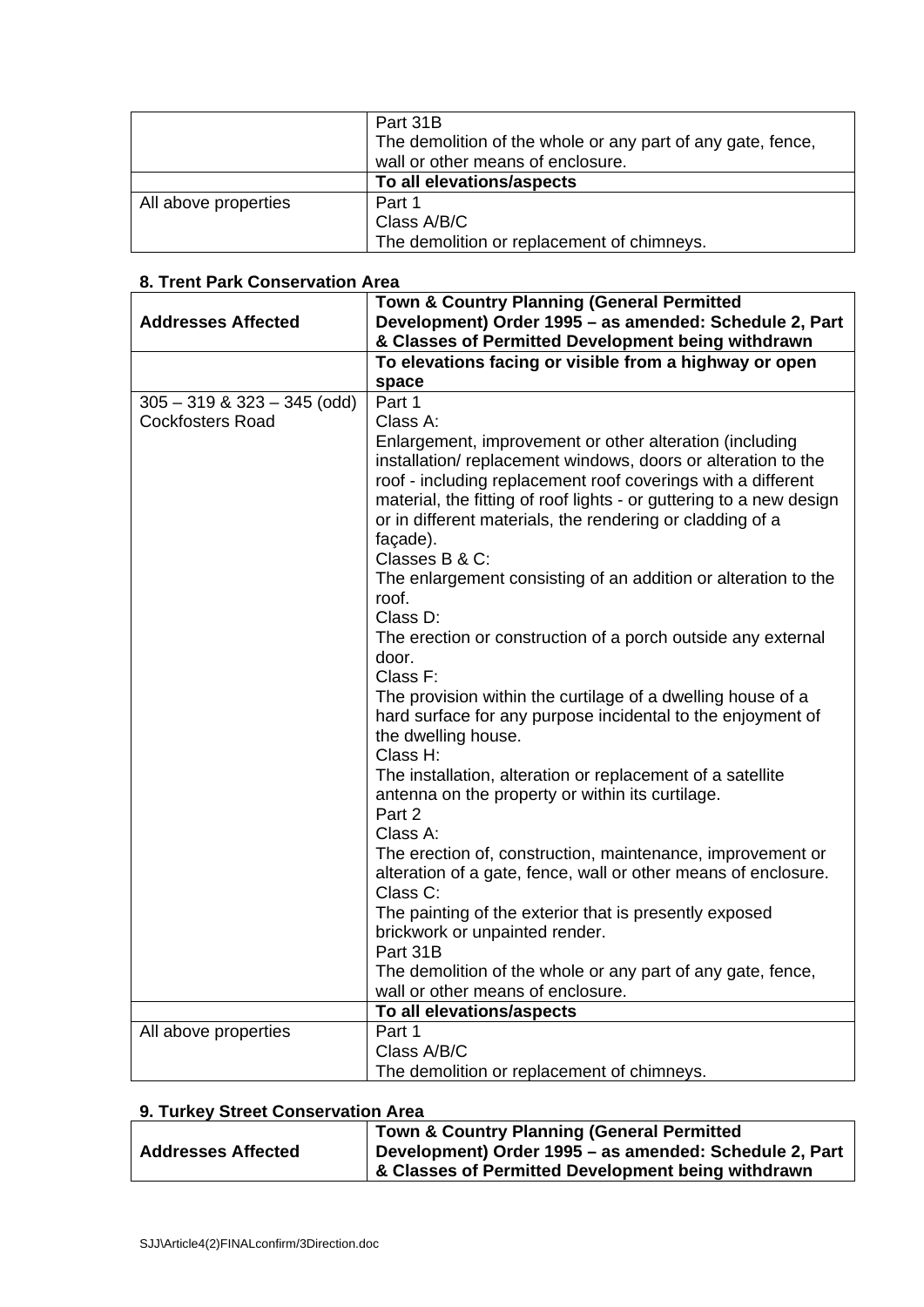|                                                                                        | To elevations facing or visible from a highway or open                                                                                                                                                                                                                                                                                                                                                                                                                                                           |
|----------------------------------------------------------------------------------------|------------------------------------------------------------------------------------------------------------------------------------------------------------------------------------------------------------------------------------------------------------------------------------------------------------------------------------------------------------------------------------------------------------------------------------------------------------------------------------------------------------------|
|                                                                                        | space                                                                                                                                                                                                                                                                                                                                                                                                                                                                                                            |
| <b>40 Gilbert Street</b>                                                               | Part 1                                                                                                                                                                                                                                                                                                                                                                                                                                                                                                           |
|                                                                                        | Class A:                                                                                                                                                                                                                                                                                                                                                                                                                                                                                                         |
| 1, 3, 5, 7, 15, 17, 19, 21, 33,<br>37, 39, 41, 43, 43A, 45/a/b<br><b>Turkey Street</b> | Enlargement, improvement or other alteration (including<br>installation/replacement windows, doors or alteration to the<br>roof - including replacement roof coverings with a different<br>material, the fitting of roof lights - or guttering to a new design<br>or in different materials, the rendering or cladding of a<br>façade).<br>Classes B & C:<br>The enlargement consisting of an addition or alteration to the<br>roof.<br>Class D:<br>The erection or construction of a porch outside any external |
|                                                                                        | door.<br>Class F:<br>The provision within the curtilage of a dwelling house of a<br>hard surface for any purpose incidental to the enjoyment of<br>the dwelling house.<br>Class H:                                                                                                                                                                                                                                                                                                                               |
|                                                                                        | The installation, alteration or replacement of a satellite<br>antenna on the property or within its curtilage.<br>Part 2<br>Class A:                                                                                                                                                                                                                                                                                                                                                                             |
|                                                                                        | The erection of, construction, maintenance, improvement or<br>alteration of a gate, fence, wall or other means of enclosure.<br>Class C:                                                                                                                                                                                                                                                                                                                                                                         |
|                                                                                        | The painting of the exterior that is presently exposed<br>brickwork or unpainted render.<br>Part 31B                                                                                                                                                                                                                                                                                                                                                                                                             |
|                                                                                        | The demolition of the whole or any part of any gate, fence,<br>wall or other means of enclosure.                                                                                                                                                                                                                                                                                                                                                                                                                 |
|                                                                                        | To all elevations/aspects                                                                                                                                                                                                                                                                                                                                                                                                                                                                                        |
| All above properties                                                                   | Part 1<br>Class A/B/C                                                                                                                                                                                                                                                                                                                                                                                                                                                                                            |
|                                                                                        | The demolition or replacement of chimneys.                                                                                                                                                                                                                                                                                                                                                                                                                                                                       |

| <b>Addresses Affected</b>           | <b>Town &amp; Country Planning (General Permitted</b><br>Development) Order 1995 - as amended: Schedule 2, Part<br>& Classes of Permitted Development being withdrawn<br>To elevations facing or visible from a highway or open                                                                                                                                                                                                                   |
|-------------------------------------|---------------------------------------------------------------------------------------------------------------------------------------------------------------------------------------------------------------------------------------------------------------------------------------------------------------------------------------------------------------------------------------------------------------------------------------------------|
|                                     | space                                                                                                                                                                                                                                                                                                                                                                                                                                             |
| 70 – 112 (even) Vicars Moor<br>Lane | Part 1<br>Class A:<br>Enlargement, improvement or other alteration (including<br>installation/replacement windows, doors or alteration to the<br>roof – including replacement roof coverings with a different<br>material, the fitting of roof lights - or guttering to a new design<br>or in different materials, the rendering or cladding of a<br>façade).<br>Classes B & C:<br>The enlargement consisting of an addition or alteration to the |

# **10. Vicar's Moor Lane Conservation Area**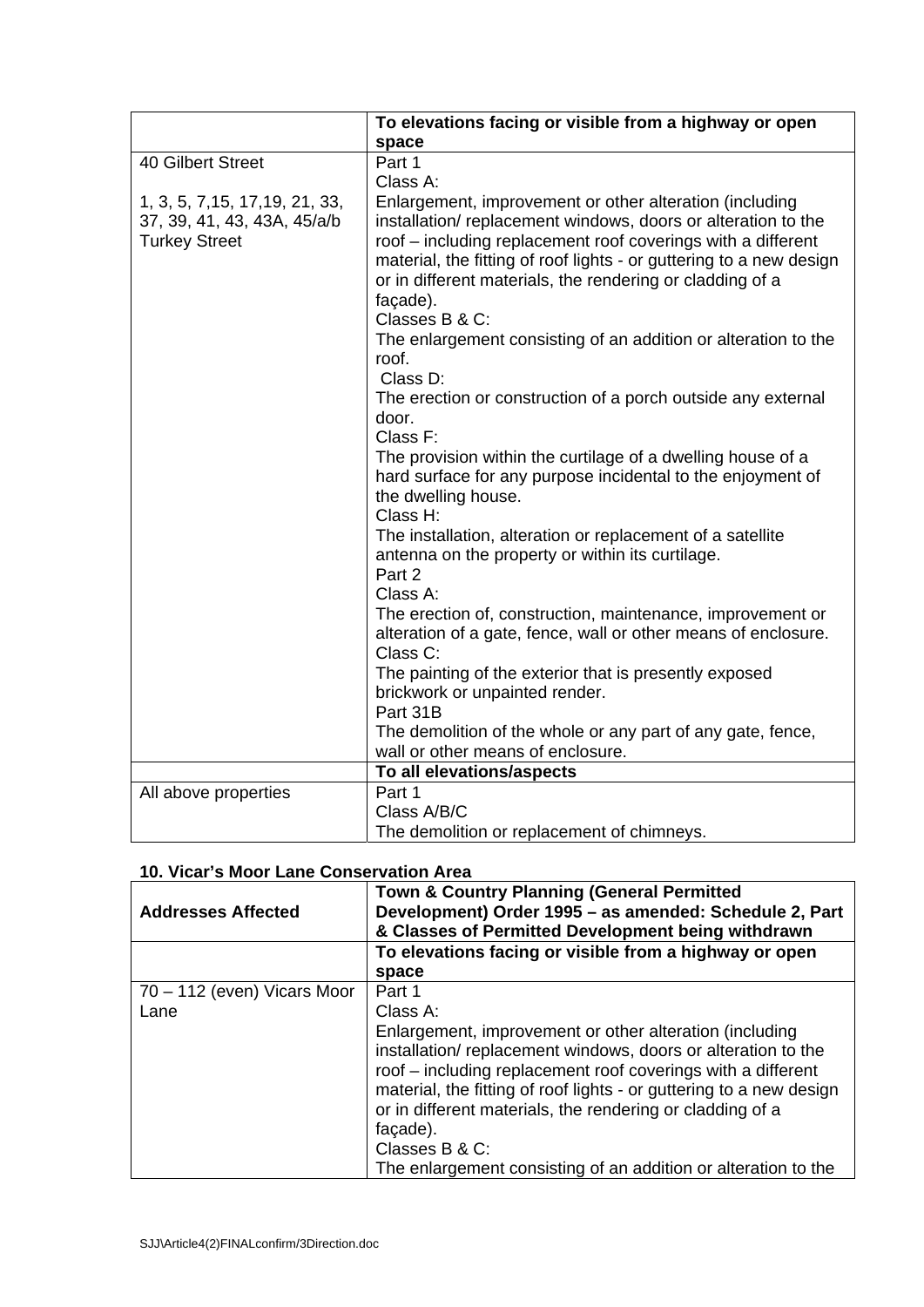|                      | roof.                                                          |
|----------------------|----------------------------------------------------------------|
|                      | Class D:                                                       |
|                      | The erection or construction of a porch outside any external   |
|                      | door.                                                          |
|                      | Class F:                                                       |
|                      | The provision within the curtilage of a dwelling house of a    |
|                      | hard surface for any purpose incidental to the enjoyment of    |
|                      | the dwelling house.                                            |
|                      | Class H:                                                       |
|                      | The installation, alteration or replacement of a satellite     |
|                      | antenna on the property or within its curtilage.               |
|                      | Part 2                                                         |
|                      | Class A:                                                       |
|                      | The erection of, construction, maintenance, improvement or     |
|                      | alteration of a gate, fence, wall or other means of enclosure. |
|                      | Class C:                                                       |
|                      | The painting of the exterior that is presently exposed         |
|                      | brickwork or unpainted render.                                 |
|                      | Part 31B                                                       |
|                      | The demolition of the whole or any part of any gate, fence,    |
|                      | wall or other means of enclosure.                              |
|                      |                                                                |
|                      | To all elevations/aspects                                      |
| All above properties | Part 1                                                         |
|                      | Class A/B/C                                                    |
|                      | The demolition or replacement of chimneys.                     |

|  |  |  |  | 11. Winchmore Hill Green Conservation Area |  |
|--|--|--|--|--------------------------------------------|--|
|--|--|--|--|--------------------------------------------|--|

| TT. WINCHING E FIIII GIEEN GONSEI VANON ATEA | <b>Town &amp; Country Planning (General Permitted</b>               |
|----------------------------------------------|---------------------------------------------------------------------|
| <b>Addresses Affected</b>                    | Development) Order 1995 - as amended: Schedule 2, Part              |
|                                              | & Classes of Permitted Development being withdrawn                  |
|                                              | To elevations facing or visible from a highway or open              |
|                                              | space                                                               |
| 17, 18 Barber Close                          | Part 1                                                              |
|                                              | Class A:                                                            |
| 86, 88 Broad Walk                            | Enlargement, improvement or other alteration (including             |
|                                              | installation/replacement windows, doors or alteration to the        |
| $37 - 55$ (odd), 61, 46, 48,                 | roof including replacement roof coverings with a different          |
| 56, 60 - 70 (even), The                      | material, the fitting of roof lights - or guttering to a new design |
| Cottage, 1 & 2 Woodside                      | or in different materials, the rendering or cladding of a           |
| Cottages, St. Paul's                         | façade).                                                            |
| Vicarage                                     | Classes B & C:                                                      |
| Church Hill                                  | The enlargement consisting of an addition or alteration to the      |
|                                              | roof.                                                               |
| 1a & 1b Downes Court                         | Class D:                                                            |
|                                              | The erection or construction of a porch outside any external        |
| 1-10, Harwoods Yard                          | door.                                                               |
|                                              | Class $F$ :                                                         |
| 212, Hoppers Road $1 - 13$                   | The provision within the curtilage of a dwelling house of a         |
| Compton Terrace, Hoppers                     | hard surface for any purpose incidental to the enjoyment of         |
| Road                                         | the dwelling house.                                                 |
|                                              | Class H:                                                            |
| 1-10 (consec) Old Dairy                      | The installation, alteration or replacement of a satellite          |
| Square                                       | antenna on the property or within its curtilage.                    |
|                                              | Part 2                                                              |